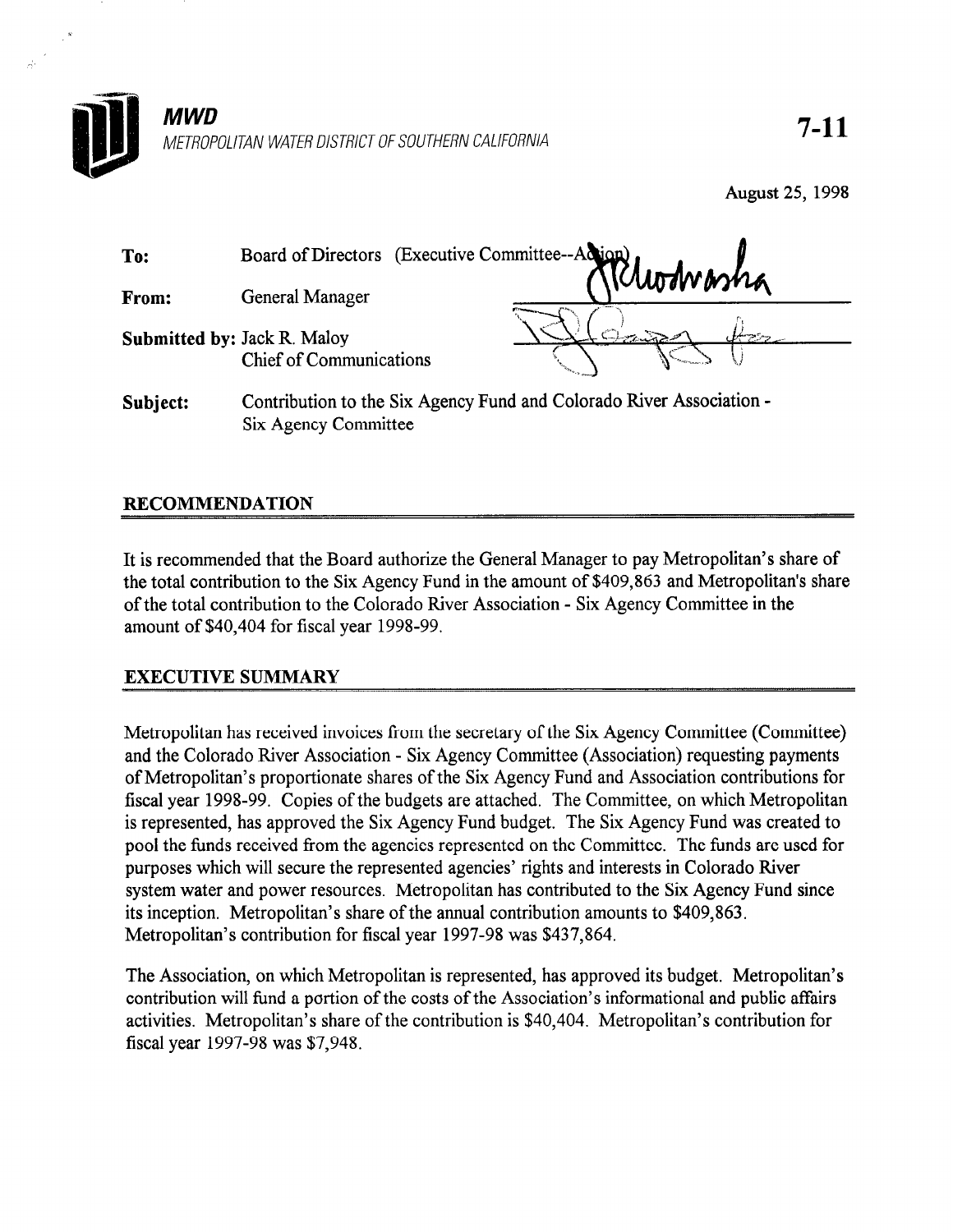#### DETAILED REPORT

The Colorado River Board of California (CRB), a state agency established by the Legislature in 1937, is charged with protecting the rights and interests of the people of California in the water and power resources of the Colorado River. Metropolitan is represented on the CRB.

The Six Agency Committee (Committee), whose primary function is support of the CRB, was created in 1950 by a joint powers agreement. The Committee is composed of representatives from the six major Southern California public agencies with Colorado River water and power interests, including Metropolitan. These agencies provide a portion of the funds for the CRB's budget. The purpose of the Committee is to administer the funds contributed by the represented agencies for purposes that will secure their rights and interests in Colorado River system water and power resources.

The Six Agency Fund is the legal mechanism through which Metropolitan contributes its share of these costs, which are prorated among the participating agencies. The fiscal year 1998-99 budget (copy attached) is in the amount of \$1,741,000 which will provide this support. The budget is partially funded by a \$738,385 prior assessment and a \$79,500 contribution from electric utilities for participation in activities related to endangered species issues including development of the Lower Colorado River Multi-Species Conservation Plan. Thus, the total contributions required are \$923,115, six percent lower than last year's contribution. Metropolitan's proportionate share (44.4 percent) of the total contribution is \$409,863.

The Committee budget for 1998-99 provides funding for 80 percent of the support of the CRB activities (48 percent of the budget) and 60 percent of California's proportionate share of the funding for the seven-state Colorado River Basin Salinity Control Forum. It also provides funding for multi-species management planning for the Lower Colorado River (39 percent of the budget); consulting services (seven percent of the budget); Washington, D.C. services; unscheduled CRB activities; computer equipment replacement, maintenance, and supplies; and contingencies.

The Colorado River Association (Association) was formed in 1946. It is a nonprofit organization which functions as the public affairs entity of the Committee. It circulates a newsletter and performs other informational and public affairs functions. Metropolitan has been a member since the Association's inception.

At a meeting of the Association held on June 10, 1998, the budget of proposed expenses for the Association (copy attached) was presented for fiscal year July 1, 1998 to June 30, 1999, in the amount of \$103,900. There is an estimated carry-over of \$12,900 from the 1997-98 fiscal year assessment, thus, the necessary contribution from all members will total \$91,000. Metropolitan's proportionate share of the contribution (44.4 percent) comes to \$40,404 which is \$32,456 more than fiscal year 1997-98. The increase is primarily due to an increase in travel expenditures in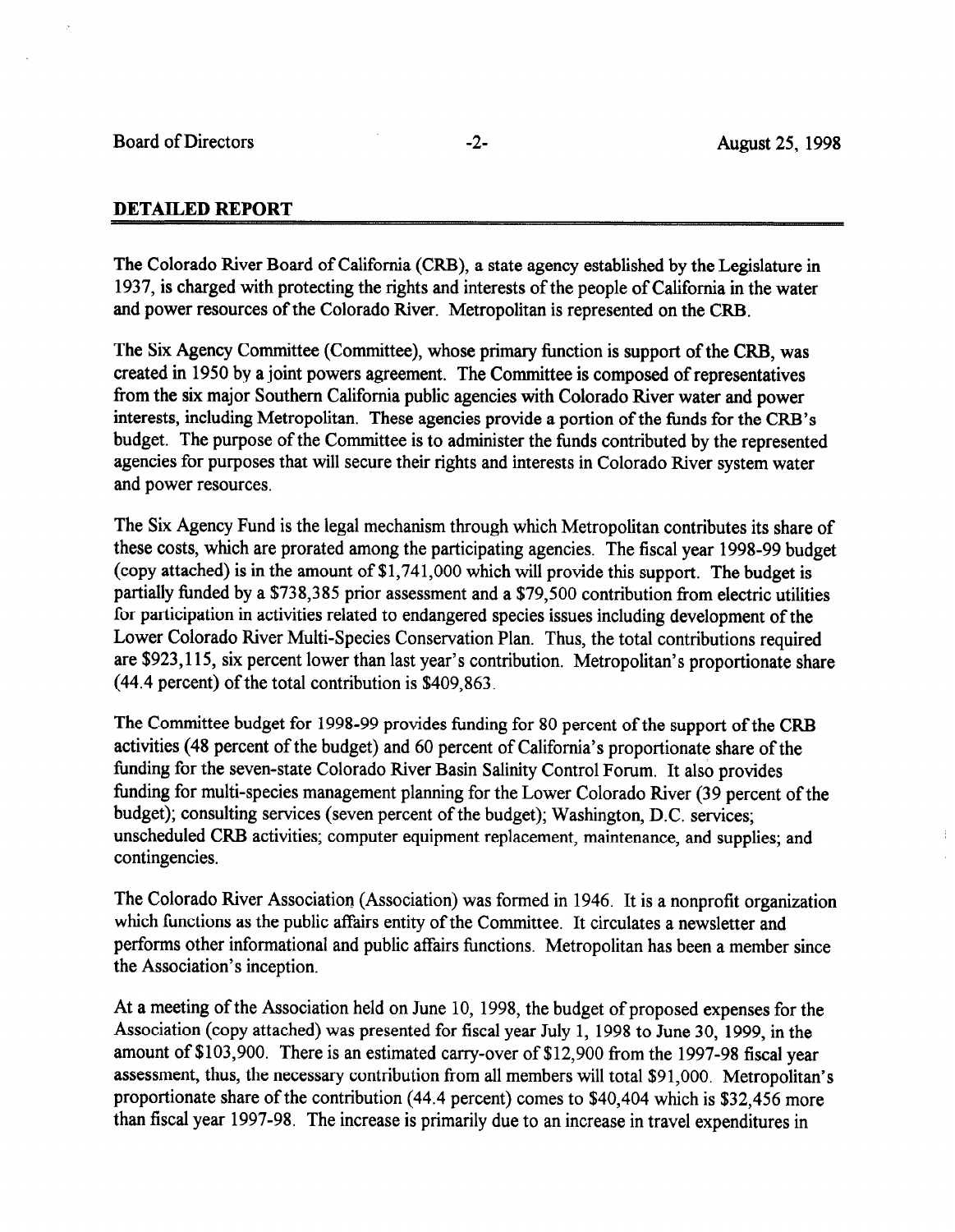#### Board of Directors -3- August 25, 1998

fiscal year 1997-98 associated with a Congressional staff inspection tour of the Lower Colorado River, resulting in a lower carry-over of funds than in the previous fiscal year. Twenty-five Congressional staff members accepted the Association's invitation to participate in the three-day tour which focused on the Lower Colorado River Multi-Species Conservation Program, the Colorado River Basin Salinity Control Program, and the Salton Sea. The budget includes expenditures for Association functions, Colorado River inspection trips, and the printing and distribution of documents including the Association's quarterly newsletters. Inspection trips may be conducted for Congressional and California legislative staff to inform them of the importance of Colorado River supplies to the people of Southern California.

Sufficient funds are included in Metropolitan's 1998-99 fiscal year operation and maintenance budget to cover these costs. The approval of the budget was coupled with the finding of necessity pertaining to dissemination of information by two-thirds vote of the Board. The recommendation made in this letter may be approved by a majority vote of the Board.

This project is exempt from the California Environmental Quality Act because it will not have a substantial, or potentially substantial, adverse effect on the environment.

HMR:jpa o:\clustr10\mmshared\board\colo6agys.doc

Attachments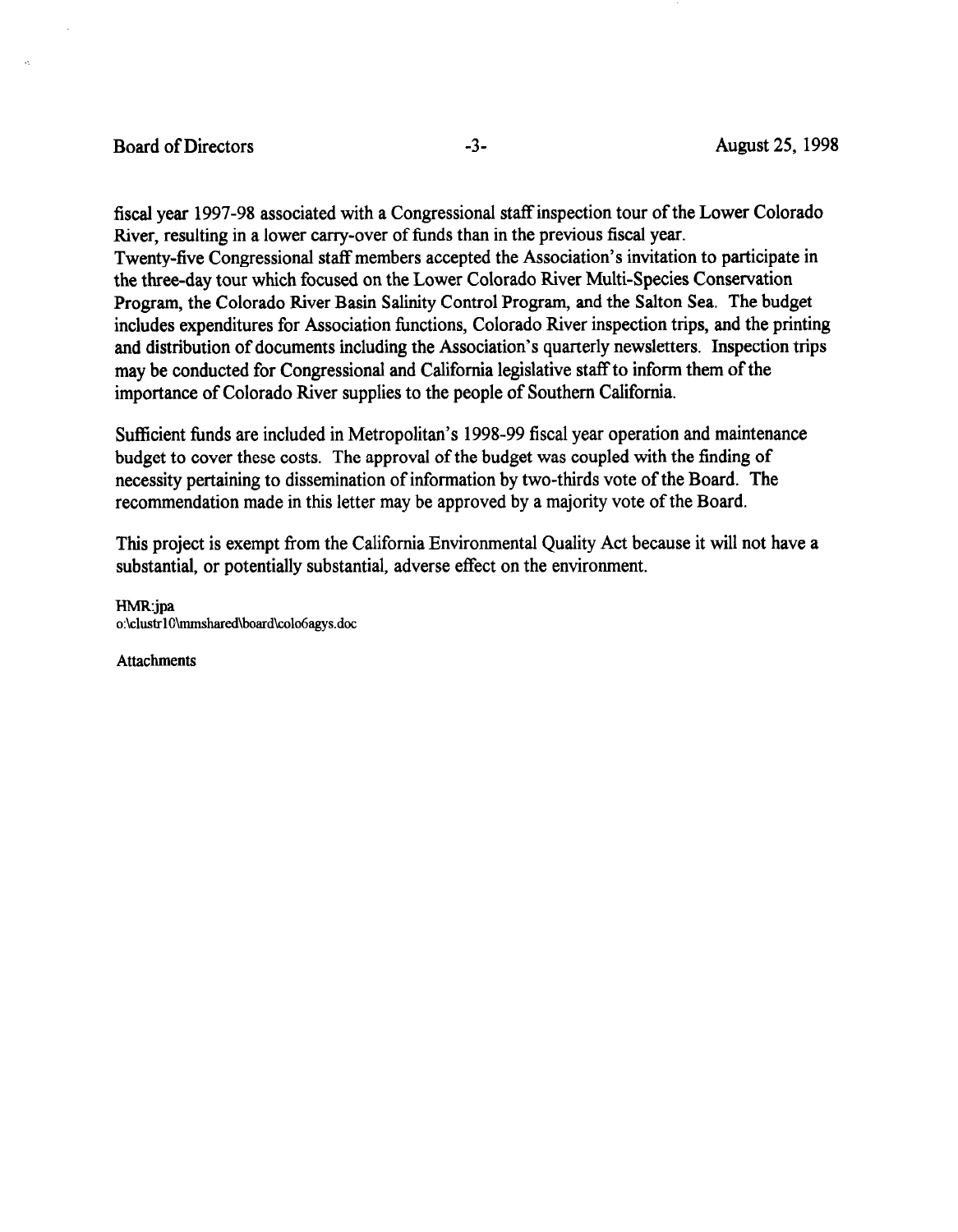Attachment for Board Letter 7-l 1 August 25, 1998 Planning and Resources

## SIX AGENCY FUND

## FISCAL YEAR 1998-99 BUDGET

 $\bar{\lambda}$ 

|                                                     | <b>Current Year</b><br>FY 1997-98 |       |     | Anticipated<br><b>Expenditures</b><br>FY 1997-98 | Proposed<br><b>Budget</b><br>FY 1998-99 |            |        |
|-----------------------------------------------------|-----------------------------------|-------|-----|--------------------------------------------------|-----------------------------------------|------------|--------|
| A. SUPPORT OF COLORADO<br><b>RIVER BOARD BUDGET</b> |                                   |       |     |                                                  |                                         |            |        |
| 1. Colorado River Board Direct Support              | \$1,036,095                       |       |     | \$1,036,000                                      | \$                                      | 1,036,000  |        |
| State Share(General Fund)                           | 208,255<br>3                      | 20.1% | \$. | 208,236                                          | \$                                      | 209,000    | 20.2%  |
| <b>Six Agency Share</b>                             | 827,840<br>S                      | 79.9% | \$  | 827,764                                          | S                                       | 827,000    | 79.8%  |
| 2. Colorado River Basin Salinity Control            | \$<br>39,000                      |       | \$  | 28,455                                           | \$                                      | 40,000     |        |
| Forum Support                                       |                                   |       |     |                                                  |                                         |            |        |
| <b>State Share(CELPF)</b>                           | \$<br>15,000                      | 38.5% | \$  | 12,366                                           | \$                                      | 16,000     | 40.0%  |
| <b>Six Agency Share</b>                             | \$<br>24,000                      | 61.5% | \$  | 16,089                                           | \$                                      | 24,000     | 60.0%  |
| 3. Total Budget Estimate                            |                                   |       |     |                                                  |                                         |            |        |
| <b>Colorado River Board</b>                         | \$1,075,095                       |       |     | \$1,064,455                                      | \$                                      | 1,076,000  |        |
| <b>State Share</b>                                  | 223,255                           | 20.8% | S   | 220,602                                          | \$                                      | 225,000    | 20.9%  |
| Six Agency Share                                    | 851,840<br>s                      | 79.2% | S.  | 843,853                                          | \$                                      | 851,000    | 79.1%  |
| <b>B. ESTIMATED BUDGET REQUIREMENT</b>              |                                   |       |     |                                                  |                                         |            |        |
| 1. Support of Colorado River Brd. Budget            | 853,000<br>\$                     |       | S   | 843,853                                          | \$                                      | 851,000    |        |
| 2. Washingtion, D.C. Services                       | \$<br>45,000                      |       | \$  | 45,000                                           | \$                                      | 45,000     |        |
| 3. Consulting Services                              | \$<br>120,000                     |       | \$  |                                                  | \$                                      | 120,000    |        |
| 4. Unscheduled Board Activities                     | \$<br>10,000                      |       | \$  |                                                  | \$                                      | 10,000     |        |
| 5. Computer, Replacement,<br>Maintenance & Supplies | \$<br>15,000                      |       | \$  | 15,000                                           | \$                                      | 15,000     |        |
| 6.3% Reserve for Contingency                        | 25,000<br>s                       |       | \$  | 12,115                                           | \$                                      | 25,000     |        |
| 7. LCR MSCP                                         |                                   |       |     |                                                  |                                         |            |        |
| A. Endangered Fish                                  | 557,731                           |       | \$  | 143,992                                          | \$                                      | 375,000    |        |
| <b>B.</b> Endangered Birds                          | 300,000                           |       |     |                                                  | \$                                      | 300,000    |        |
|                                                     |                                   |       |     |                                                  |                                         |            |        |
| <b>ESTIMATED SIX AGENCY BUDGET</b>                  | \$1,925,731                       |       |     | \$1,059,960                                      | S                                       | 1,741,000  |        |
| 8. Estimated Carry-Over                             | (52, 538)                         |       |     |                                                  | \$                                      |            |        |
| 9. Refund from State                                | (120, 082)                        |       |     |                                                  | \$                                      |            |        |
| 10. Prior Assessment                                | (648, 692)                        |       |     |                                                  |                                         | (738, 385) |        |
| 11. Electric Utility Contribution (Item #7A)        | (118, 239)                        |       | s   | 38,739                                           | \$                                      | (79, 500)  |        |
| C. TOTAL CONTRIBUTION                               | 986,180                           |       |     | \$1,098,699                                      | S                                       | 923,115    | 6/1/98 |